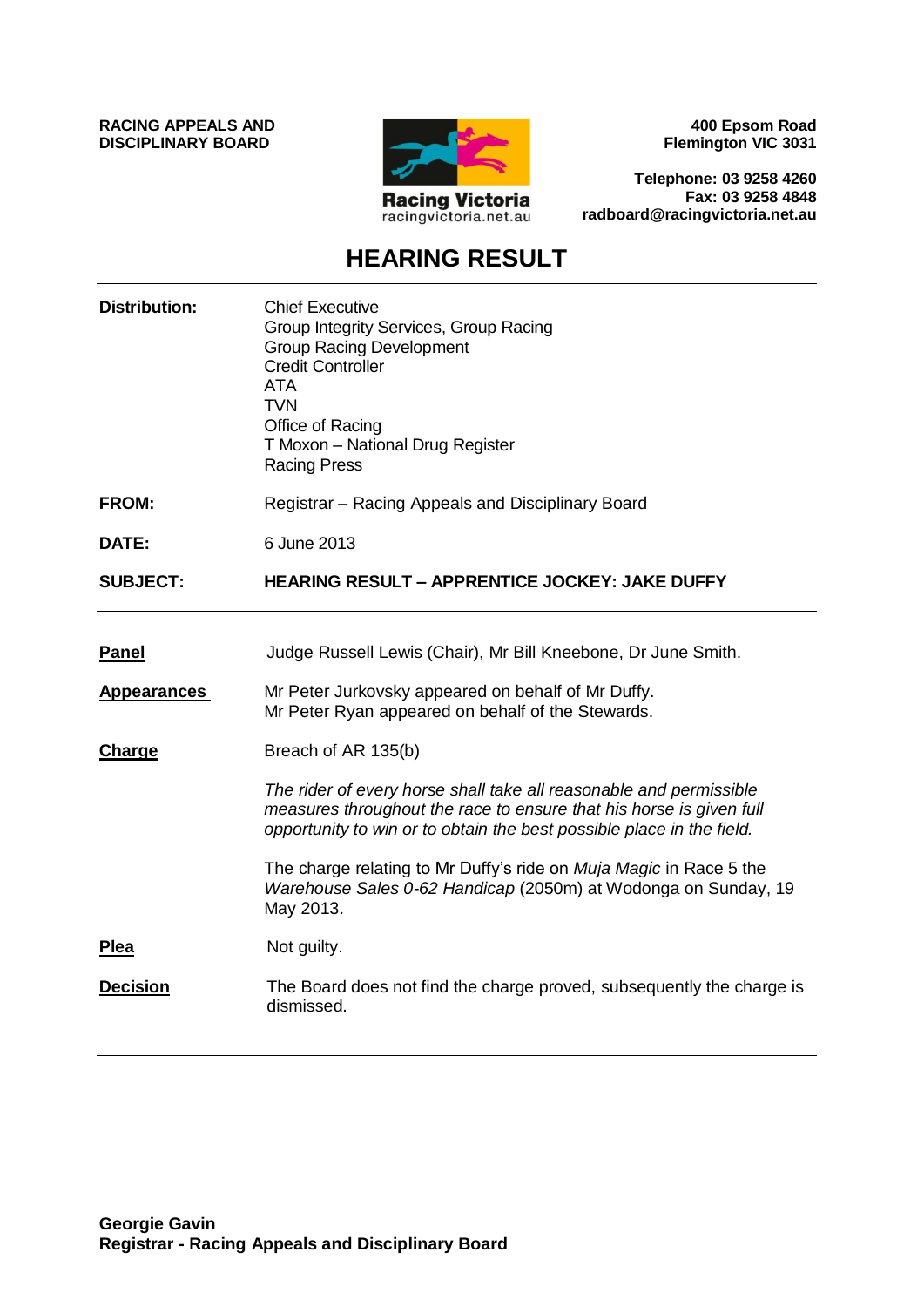# **TRANSCRIPT OF PROCEEDINGS**

### **RACING APPEALS AND DISCIPLINARY BOARD**

\_\_\_\_\_\_\_\_\_\_\_\_\_\_\_\_\_\_\_\_\_\_\_\_\_\_\_\_\_\_\_\_\_\_\_\_\_\_\_\_\_\_\_\_\_\_\_\_\_\_\_\_\_\_\_\_\_\_\_\_\_\_\_

**HIS HONOUR JUDGE R.P.L. LEWIS, Chairman MR W. KNEEBONE DR J. SMITH**

#### **EXTRACT OF PROCEEDINGS**

**DECISION**

## **IN THE MATTER OF THE WAREHOUSE SALES 0-62 HANDICAP OVER 2050 METRES AT WODONGA ON 19/5/13**

#### **APPRENTICE JOCKEY: JAKE DUFFY**

#### **MELBOURNE**

#### **THURSDAY, 6 JUNE 2013**

MR P. RYAN appeared on behalf of the RVL Stewards

MR P. JURKOVSKY appeared on behalf of Mr J. Duffy